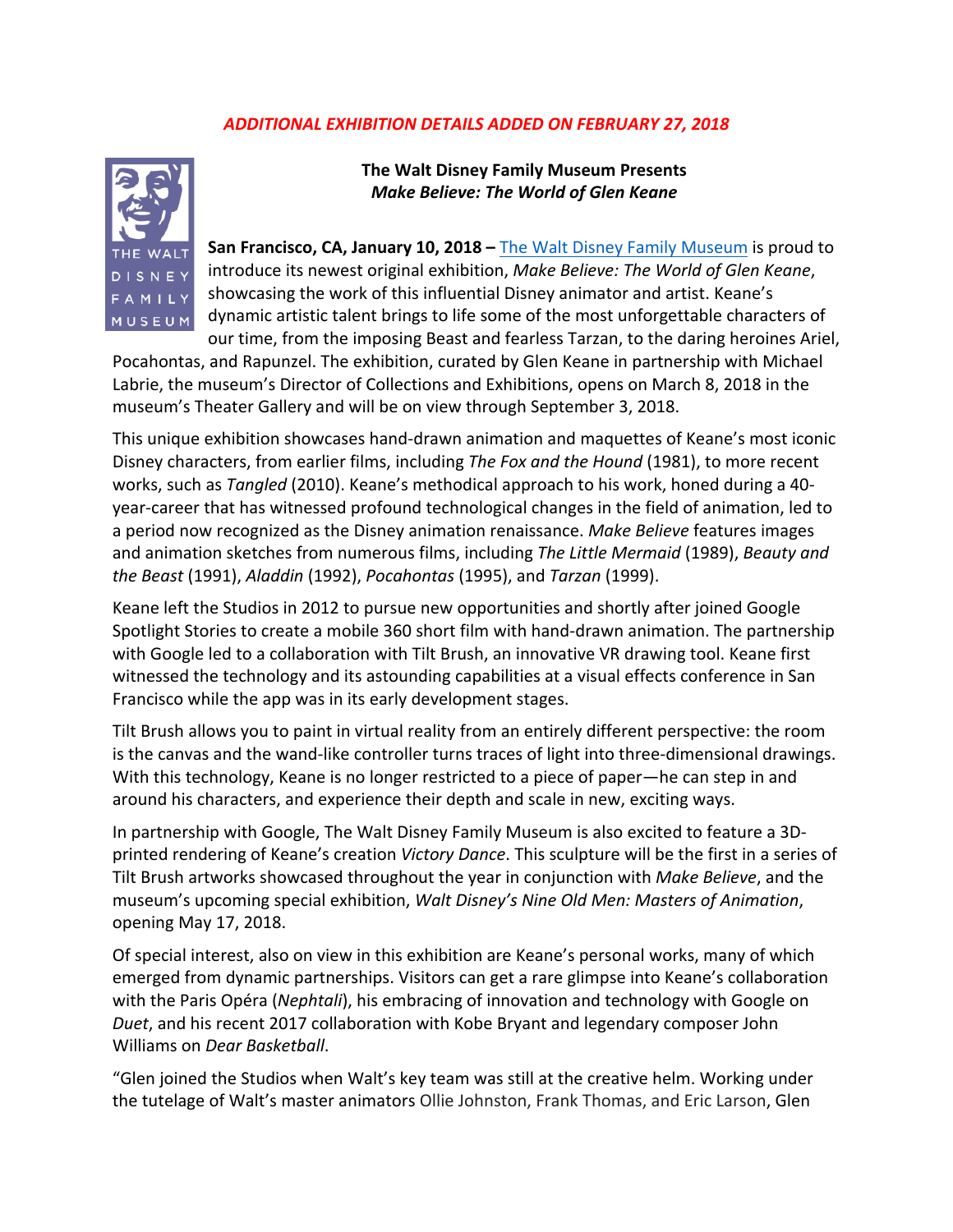quickly and adeptly absorbed their wisdom to carry the torch forward and become a pillar of the next generation of creative contributors at the Studios," said Kirsten Komoroske, Executive Director of The Walt Disney Family Museum. "We are honored to be able work with Glen, his family, and his team to showcase this gorgeous, inspiring, and iconic work."

"When I joined the Disney Studios out of college, I was guided by animators who worked directly with Walt," said Glen Keane. "Sincerity is the heart of all great animation and is the key to creating characters that the audience will believe in. This is the foundation of Walt Disney Animation. Walt's legacy has assured the opportunity to create stories that last a lifetime. It's thrilling for me to connect my work and story back to Walt's legacy at the museum."

*Make Believe: The World of Glen Keane* is organized by The Walt Disney Family Museum and is being presented in the Theater Gallery and Lower Lobby from March 8 through September 3, 2018. Support is provided by Google.

###

## **ABOUT THE MUSEUM**

The Walt Disney Family Museum presents the fascinating story and achievements of Walt Disney, the man who raised animation to the level of fine art, transformed the film industry, tirelessly pursued innovation, and created a global yet distinctively American legacy. Opened in October 2009, the 40,000-square foot facility features the newest technology along with a vast collection of historic materials and artifacts to bring Disney's achievements to life, myriad interactive galleries presenting early drawings and animation, movies, music, listening stations, a spectacular model of Disneyland, and much more. The museum is a  $501(c)(3)$  nonprofit organization located in the scenic Presidio of San Francisco.

The Walt Disney Family Museum has created many world-class exhibitions, such as *Disney and Dalí:* Architects of the Imagination; MAGIC, COLOR, FLAIR: the world of Mary Blair; and Water to *Paper, Paint to Sky: The Art of Tyrus Wong,* several of which have traveled to other museums around the world. The most recent, *Make Believe: The World of Glen Keane*, is the twenty-first original exhibition originated by the museum since 2012.

## **ABOUT GLEN KEANE**

A 38-year veteran of Walt Disney Animation Studios, Glen Keane is most noted for animating such legendary Disney characters as Ariel in *The Little Mermaid*, Aladdin, Pocahontas, the Beast from *Beauty and the Beast*, and Tarzan. Keane also served as Supervising Animator and Executive Producer on Disney's 2010 box office hit, Tangled.

In 1972, Keane applied to study at the California Institute of the Arts as a Fine Art major. By accident, his portfolio was submitted to and accepted by the School of Film Graphics (Animation). Although it was unintended, he continued to follow this path. At the age of 18, he discovered animation was a combination of all the arts. He immediately fell in love with the medium that would stay with him for the rest of his career.